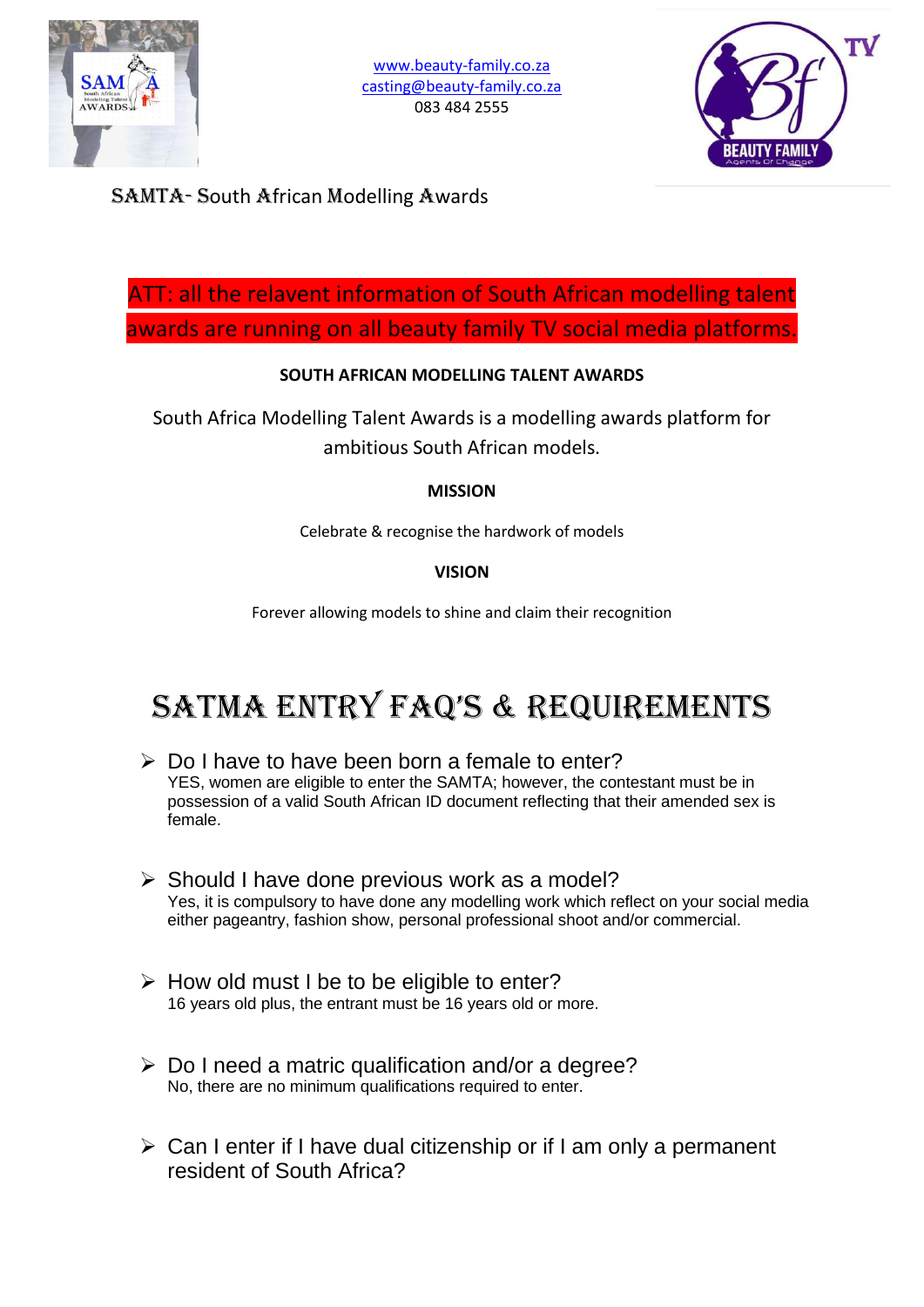

www.beauty-family.co.za casting@beauty-family.co.za 083 484 2555



SAMTA entrants must be South African citizens and in possession of a valid South African ID document or passport. If an applicant holds dual citizenship, they must provide details of both

 $\triangleright$  How big of a financial investment do I need to make in order to enter?

You don't need to make any financial investment to enter the SAMTA AWARDS – the South Africa Modelling Talent Awards doesn't want anyone to put themselves into a precarious financial situation.

# Important information regarding vetting and background checks

Our rules state that any Top 10 entrant for all categories may not have been involved in any unsavoury or unethical incidents or conduct that may bring the South Africa Modelling Talent Awards into disrepute. Unsavoury or unethical conduct includes, but is not limited to, bribery, racism, sexism, slander or libel.

# AWARDS Nomination STEPTS

- 1. Submit the following
	- Full names, surname and address.
	- 4 (four) professional pictures.
	- Social media names.

To 0834842555 0r casting@beauty-family.co.za and you will be asked to join whatsapp group for updates.

#### 2. Voting process

We are going to have three steps for voting which is categorised as follows:

- Top ten voting
- Top six voting
- Top 4 voting
- 3. Only four models from **top 4 voting** will be our finalist nominated models.

# Awards Categorises

- $\triangleright$  Best fashion editorial model
- $\triangleright$  Best pageant model
- $\triangleright$  Best model of the year
- $\triangleright$  Best photographic model
- $\triangleright$  Best plus size model
- $\triangleright$  Best public figure model
- $\triangleright$  Best charity working model
- $\triangleright$  Best promotional model